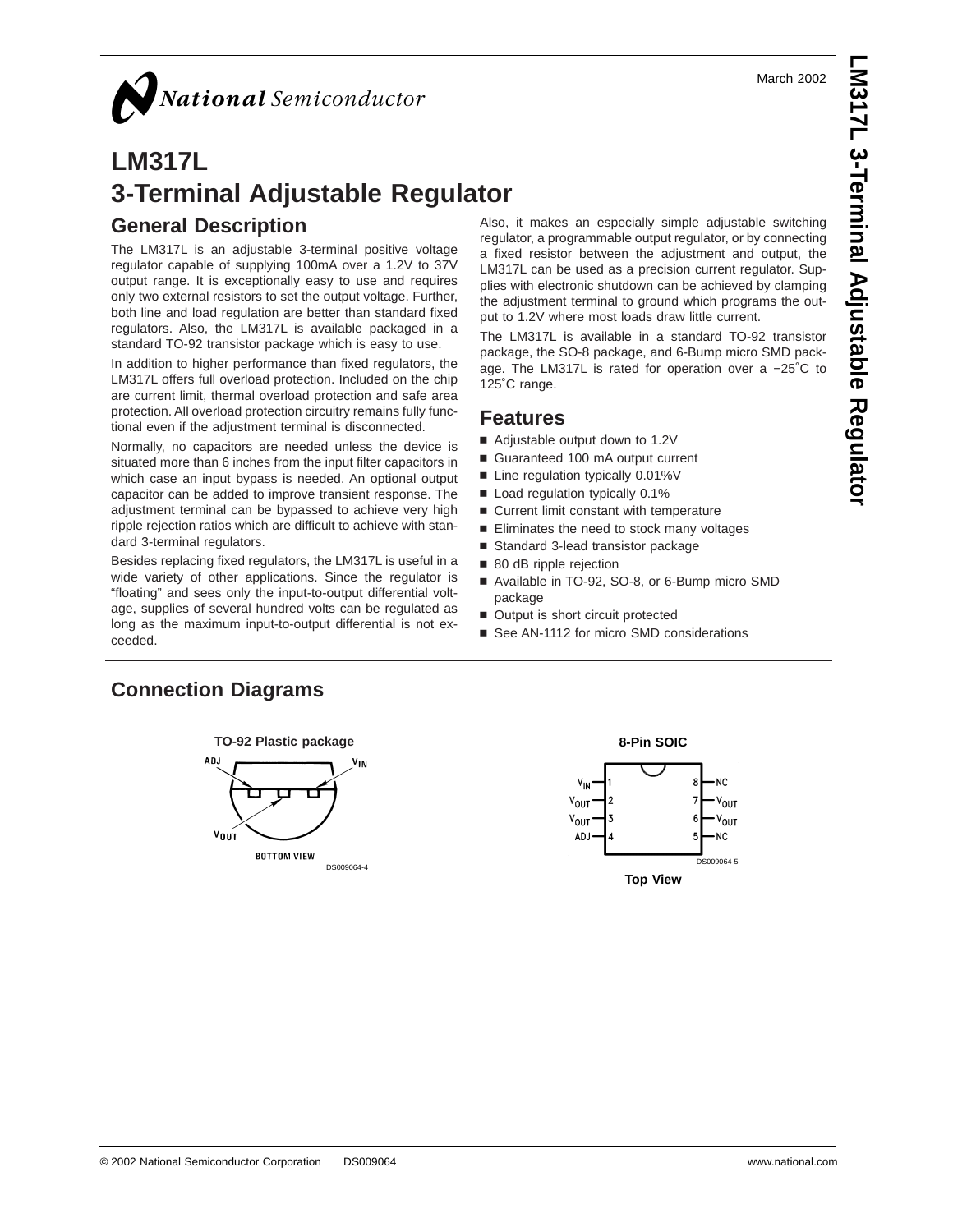# **Connection Diagrams** (Continued)



**(Bump Side Down)**



| Package      | <b>Part Number</b> | <b>Package Marking</b> | <b>Media Transport</b>              | <b>NSC Drawing</b> |  |
|--------------|--------------------|------------------------|-------------------------------------|--------------------|--|
| TO-92        | LM317LZ            | LM317LZ                | 1.8k Units per Box                  | Z <sub>03A</sub>   |  |
| 8-Pin SOIC   | LM317LM            | LM317LM                | Rails                               | M08A               |  |
| 6-Bump micro | * LM317LIBP        |                        | 250 Units Tape and Reel<br>BPA06HPB |                    |  |
| <b>SMD</b>   | * LM317LIBPX       |                        | 3k Units Tape and Reel              |                    |  |

**Note:** The micro SMD package marking is a single digit manufacturing Date Code only.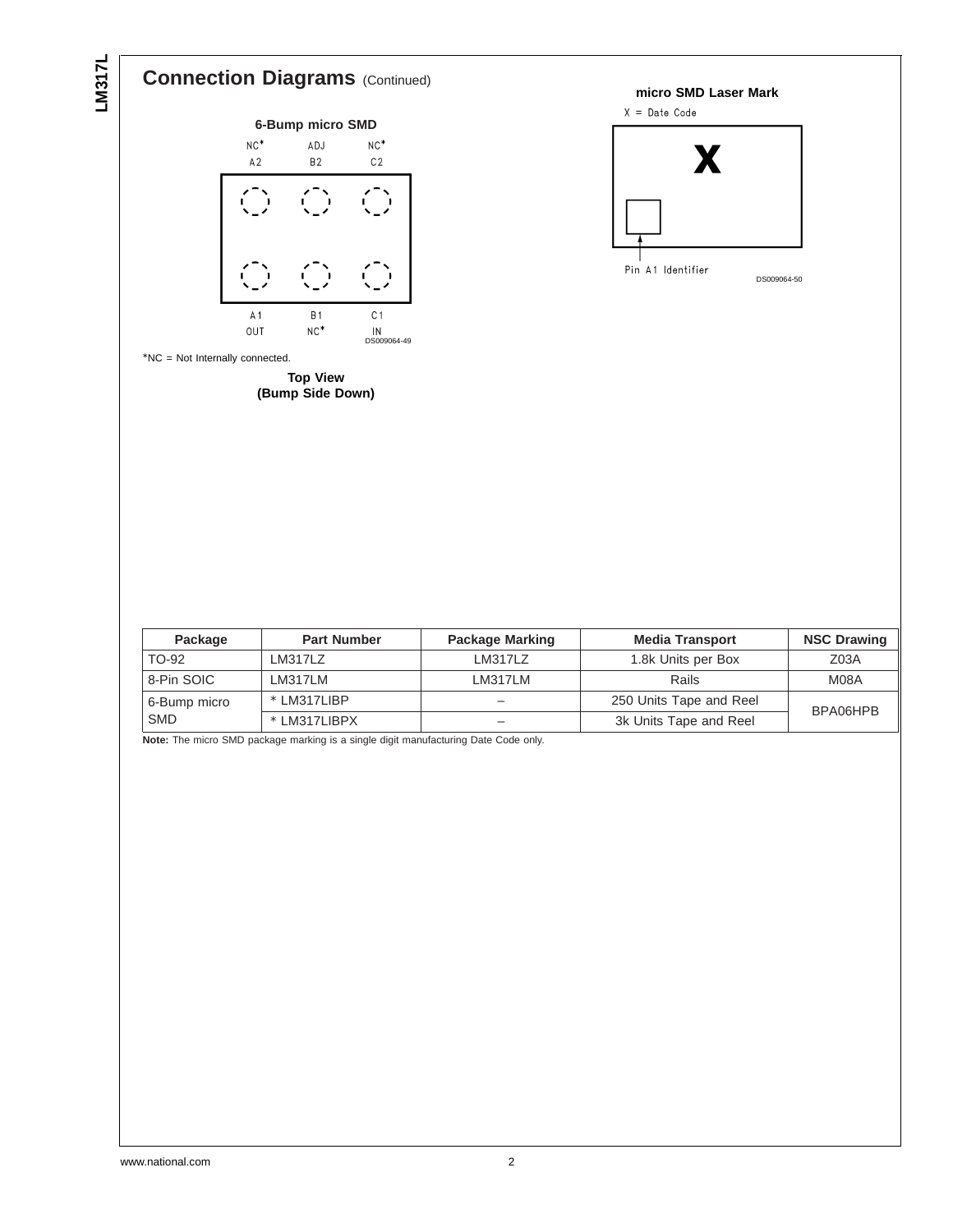## **Absolute Maximum Ratings (Note 1)**

**If Military/Aerospace specified devices are required, please contact the National Semiconductor Sales Office/ Distributors for availability and specifications.**

| <b>UNIQUE IGIINGIQUIE</b>         | ט שנו דו שנט ש  |
|-----------------------------------|-----------------|
| Lead Temperature                  |                 |
| (Soldering, 4 seconds)            | $260^{\circ}$ C |
| Output is Short Circuit Protected |                 |
| ESD rating to be determined.      |                 |

**LM317L**

| <b>Power Dissipation</b>                | Internally Limited                  |
|-----------------------------------------|-------------------------------------|
| Input-Output Voltage Differential       | 40V                                 |
| Operating Junction Temperature<br>Range | $-40^{\circ}$ C to $+125^{\circ}$ C |

## **Electrical Characteristics** (Note 2)

| <b>Parameter</b>                        | <b>Conditions</b>                                                                   | Min  | <b>Typ</b> | Max          | <b>Units</b>  |
|-----------------------------------------|-------------------------------------------------------------------------------------|------|------------|--------------|---------------|
| Line Regulation                         | $T_J = 25^{\circ}C$ , $3V \le (V_{IN} - V_{OUT}) \le 40V$ , $I_L \le 20mA$ (Note 3) |      | 0.01       | 0.04         | $\%$ /V       |
| Load Regulation                         | $T_J$ = 25°C, 5mA $\leq I_{\text{OUT}} \leq I_{\text{MAX}}$ , (Note 3)              |      | 0.1        | 0.5          | $\%$          |
| <b>Thermal Regulation</b>               | $T_1 = 25^{\circ}$ C, 10ms Pulse                                                    |      | 0.04       | 0.2          | % /W          |
| <b>Adjustment Pin Current</b>           |                                                                                     |      | 50         | 100          | μA            |
| <b>Adjustment Pin Current</b>           | $5mA \leq I_1 \leq 100mA$                                                           |      | 0.2        | 5            | μA            |
| Change                                  | $3V \leq (V_{IN} - V_{OUT}) \leq 40V$ , P $\leq 625$ mW                             |      |            |              |               |
| Reference Voltage                       | $3V \leq (V_{IN} - V_{OUT}) \leq 40V$ , (Note 4)                                    | 1.20 | 1.25       | 1.30         | V             |
|                                         | 5mA $\leq I_{\text{OUT}} \leq 100$ mA, P $\leq 625$ mW                              |      |            |              |               |
| Line Regulation                         | $3V \leq (V_{IN} - V_{OUT}) \leq 40V$ , $I_L \leq 20mA$ (Note 3)                    |      | 0.02       | 0.07         | $\%$ /V       |
| Load Regulation                         | 5mA $\leq$ $I_{\text{OUT}} \leq$ 100mA, (Note 3)                                    |      | 0.3        | 1.5          | $\%$          |
| <b>Temperature Stability</b>            | $T_{MIN} \leq T_J \leq T_{Max}$                                                     |      | 0.65       |              | $\%$          |
| Minimum Load Current                    | $(V_{IN} - V_{OUT}) \leq 40V$                                                       |      | 3.5        | 5            | mA            |
|                                         | $3V \leq (V_{IN} - V_{OUT}) \leq 15V$                                               |      | 1.5        | 2.5          |               |
| <b>Current Limit</b>                    | $3V \leq (V_{IN} - V_{OUT}) \leq 13V$                                               | 100  | 200        | 300          | mA            |
|                                         | $(V_{IN} - V_{OUT}) = 40V$                                                          | 25   | 50         | 150          | mA            |
| Rms Output Noise, % of V <sub>OUT</sub> | $T_J = 25^{\circ}C$ , 10Hz $\leq f \leq 10$ kHz                                     |      | 0.003      |              | $\%$          |
| <b>Ripple Rejection Ratio</b>           | $V_{\text{OUT}} = 10V$ , f = 120Hz, $C_{\text{AD}} = 0$                             |      | 65         |              | dB            |
|                                         | $C_{AD,1} = 10 \mu F$                                                               | 66   | 80         |              | dB            |
| Long-Term Stability                     | $T_{J}$ = 125°C, 1000 Hours                                                         |      | 0.3        | $\mathbf{1}$ | $\%$          |
| <b>Thermal Resistance</b>               | Z Package 0.4" Leads                                                                |      | 180        |              | °C/W          |
| Junction to Ambient                     | Z Package 0.125 Leads                                                               |      | 160        |              | °C/W          |
|                                         | SO-8 Package                                                                        |      | 165        |              | °C/W          |
|                                         | 6-Bump micro SMD                                                                    |      | 290        |              | °C/W          |
| Thermal Rating of SO                    |                                                                                     |      | 165        |              | $\degree$ C/W |
| Package                                 |                                                                                     |      |            |              |               |

**Note 1:** "Absolute Maximum Ratings" indicate limits beyond which damage to the device may occur. Operating Ratings indicate conditions for which the device is functional, but do not guarantee specific performance limits.

Note 2: Unless otherwise noted, these specifications apply: −25°C ≤ T<sub>i</sub> ≤ 125°C for the LM317L; V<sub>IN</sub> − V<sub>OUT</sub> = 5V and I<sub>OUT</sub> = 40 mA. Although power dissipation is internally limited, these specifications are applicable for power dissipations up to 625 mW.  $I_{MAX}$  is 100 mA.

Note 3: Regulation is measured at constant junction temperature, using pulse testing with a low duty cycle. Changes in output voltage due to heating effects are covered under the specification for thermal regulation.

**Note 4:** Thermal resistance of the TO-92 package is 180˚C/W junction to ambient with 0.4" leads from a PC board and 160˚C/W junction to ambient with 0.125" lead length to PC board.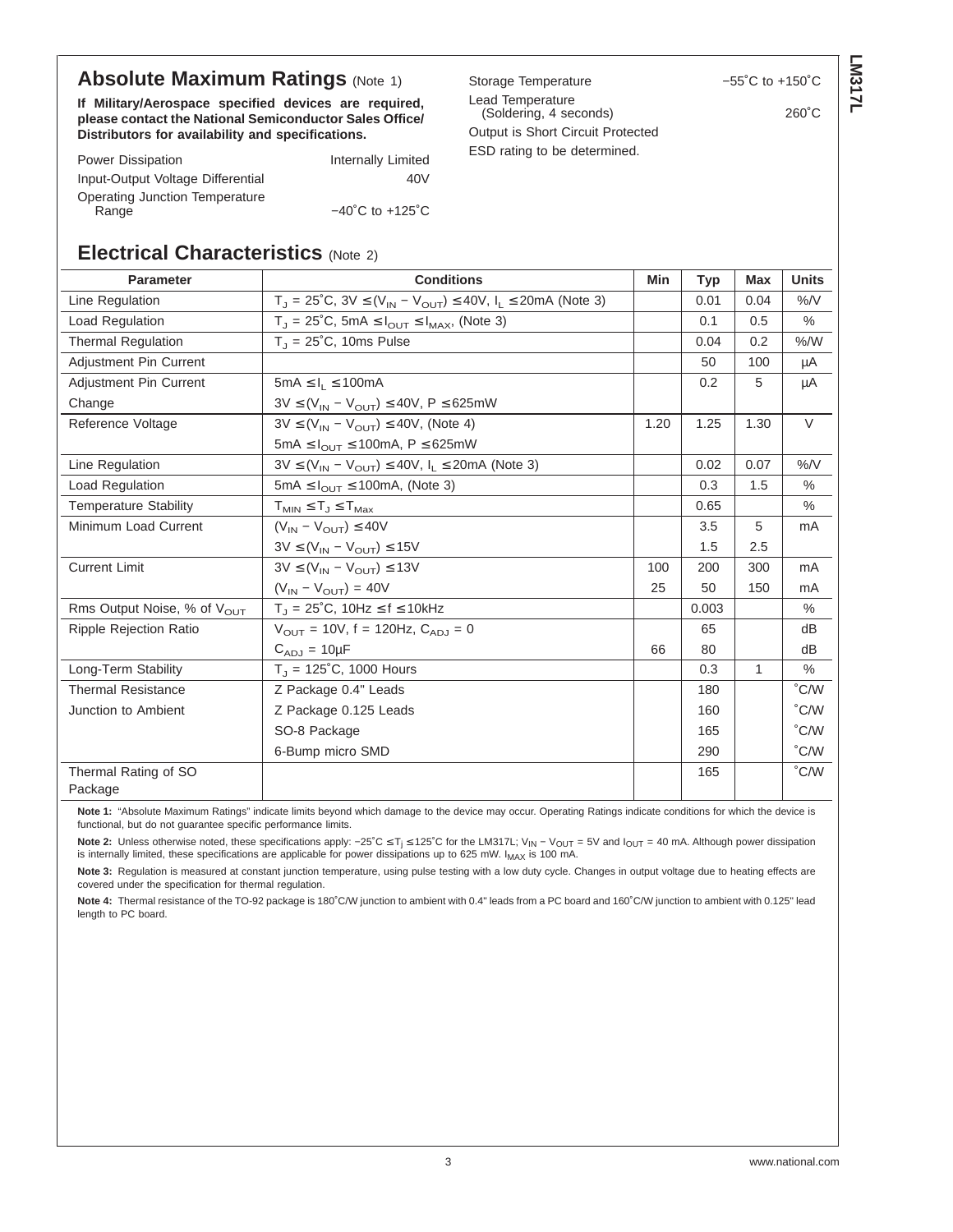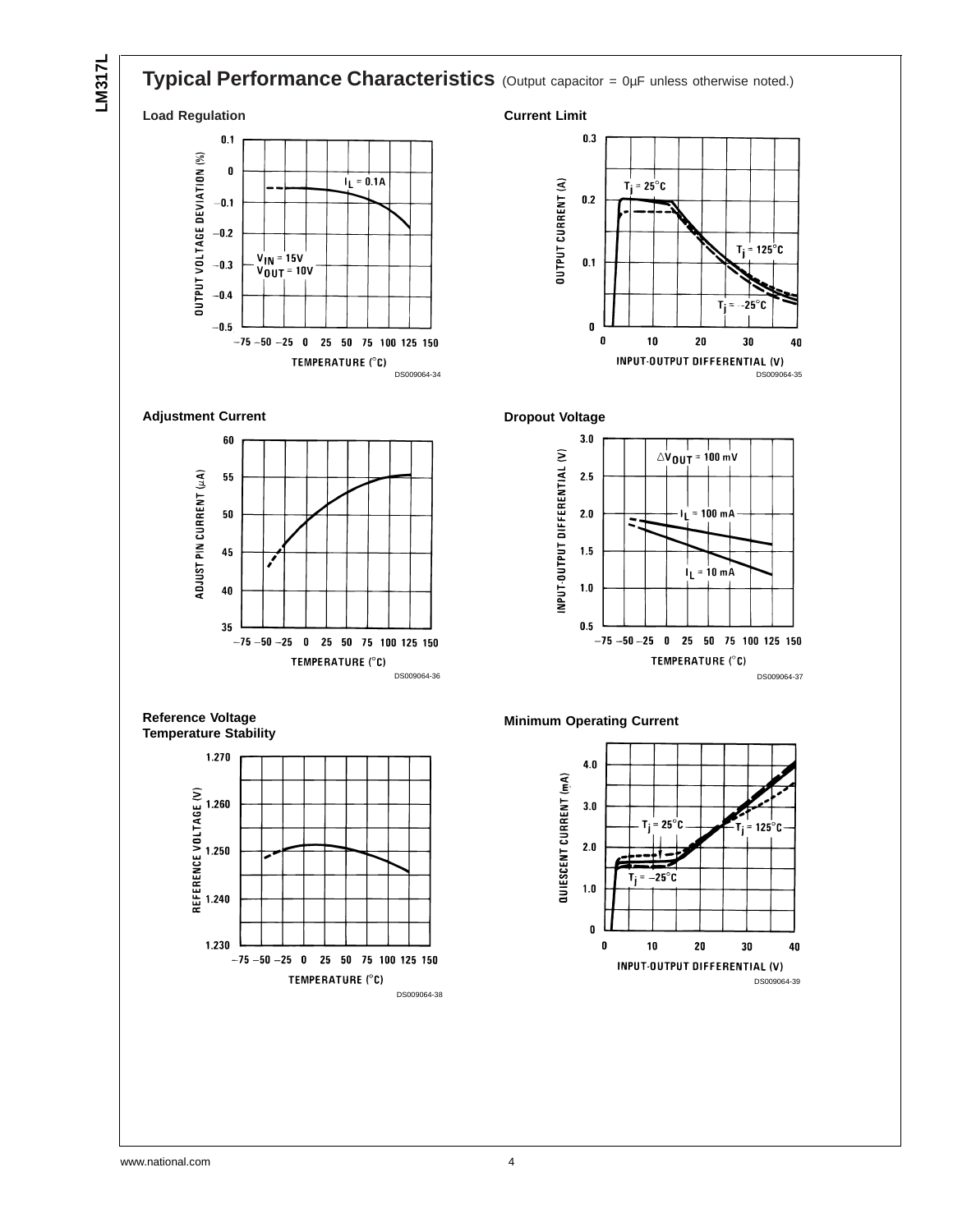## **Typical Performance Characteristics** (Output capacitor = 0µF unless otherwise noted.) (Continued)

#### **Ripple Rejection**







### **Line Transient Response**





### **Load Transient Response**



### **Thermal Regulation**

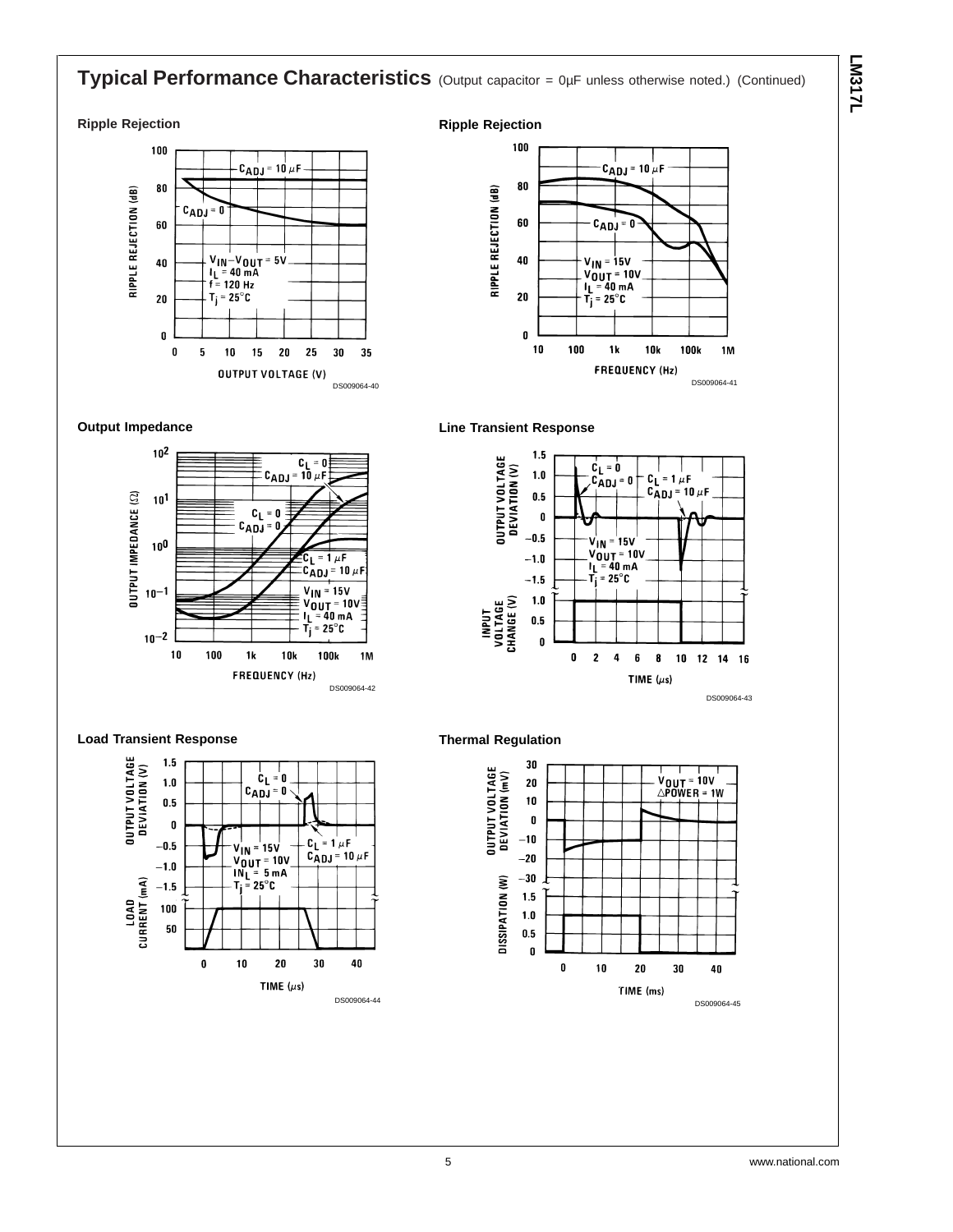## **Application Hints**

In operation, the LM317L develops a nominal 1.25V reference voltage,  $V_{REF}$ , between the output and adjustment terminal. The reference voltage is impressed across program resistor R1 and, since the voltage is constant, a constant current  $I_1$  then flows through the output set resistor R2, giving an output voltage of

$$
V_{\text{OUT}} = V_{\text{REF}} \left( 1 + \frac{\text{R2}}{\text{R1}} \right) + I_{\text{ADJ}}(\text{R2})
$$

Since the 100µA current from the adjustment terminal represents an error term, the LM317L was designed to minimize I<sub>ADJ</sub> and make it very constant with line and load changes. To do this, all quiescent operating current is returned to the output establishing a minimum load current requirement. If there is insufficient load on the output, the output will rise.



### **External Capacitors**

An input bypass capacitor is recommended in case the regulator is more than 6 inches away from the usual large filter capacitor. A 0.1µF disc or 1µF solid tantalum on the input is suitable input bypassing for almost all applications. The device is more sensitive to the absence of input bypassing when adjustment or output capacitors are used, but the above values will eliminate the possibility of problems.

The adjustment terminal can be bypassed to ground on the LM317L to improve ripple rejection and noise. This bypass capacitor prevents ripple and noise from being amplified as the output voltage is increased. With a 10µF bypass capacitor 80 dB ripple rejection is obtainable at any output level. Increases over 10µF do not appreciably improve the ripple rejection at frequencies above 120Hz. If the bypass capacitor is used, it is sometimes necessary to include protection diodes to prevent the capacitor from discharging through internal low current paths and damaging the device.

In general, the best type of capacitors to use is solid tantalum. Solid tantalum capacitors have low impedance even at high frequencies. Depending upon capacitor construction, it takes about 25µF in aluminum electrolytic to equal 1µF solid tantalum at high frequencies. Ceramic capacitors are also good at high frequencies; but some types have a large decrease in capacitance at frequencies around 0.5MHz. For this reason, a 0.01µF disc may seem to work better than a 0.1µF disc as a bypass.

Although the LM317L is stable with no output capacitors, like any feedback circuit, certain values of external capacitance can cause excessive ringing. This occurs with values between 500 pF and 5000 pF. A 1µF solid tantalum (or 25µF aluminum electrolytic) on the output swamps this effect and insures stability.

### **Load Regulation**

The LM317L is capable of providing extremely good load regulation but a few precautions are needed to obtain maximum performance. The current set resistor connected between the adjustment terminal and the output terminal (usually 240Ω) should be tied directly to the output of the regulator rather than near the load. This eliminates line drops from appearing effectively in series with the reference and degrading regulation. For example, a 15V regulator with 0.05 $Ω$  resistance between the regulator and load will have a load regulation due to line resistance of  $0.05\Omega \times I_L$ . If the set resistor is connected near the load the effective line resistance will be  $0.05Ω$  (1 + R2/R1) or in this case, 11.5 times worse.

Figure <sup>2</sup> shows the effect of resistance between the regulator and 240Ω set resistor.

With the TO-92 package, it is easy to minimize the resistance from the case to the set resistor, by using two separate leads to the output pin. The ground of R2 can be returned near the ground of the load to provide remote ground sensing and improve load regulation.



**FIGURE 2. Regulator with Line Resistance in Output Lead**

#### **Thermal Regulation**

When power is dissipated in an IC, a temperature gradient occurs across the IC chip affecting the individual IC circuit components. With an IC regulator, this gradient can be especially severe since power dissipation is large. Thermal regulation is the effect of these temperature gradients on output voltage (in percentage output change) per watt of power change in a specified time. Thermal regulation error is independent of electrical regulation or temperature coefficient, and occurs within 5ms to 50ms after a change in power dissipation. Thermal regulation depends on IC layout as well as electrical design. The thermal regulation of a voltage regulator is defined as the percentage change of  $V<sub>OUT</sub>$ , per watt, within the first 10ms after a step of power is applied. The LM317L specification is 0.2%/W, maximum.

In the Thermal Regulation curve at the bottom of the Typical Performance Characteristics page, a typical LM317L's output changes only 7mV (or 0.07% of  $V_{OUT} = -10V$ ) when a 1W pulse is applied for 10 ms. This performance is thus well inside the specification limit of  $0.2\%$ /W x 1W = 0.2% maximum. When the 1W pulse is ended, the thermal regulation again shows a 7 mV change as the gradients across the LM317L chip die out. Note that the load regulation error of about 14 mV (0.14%) is additional to the thermal regulation error.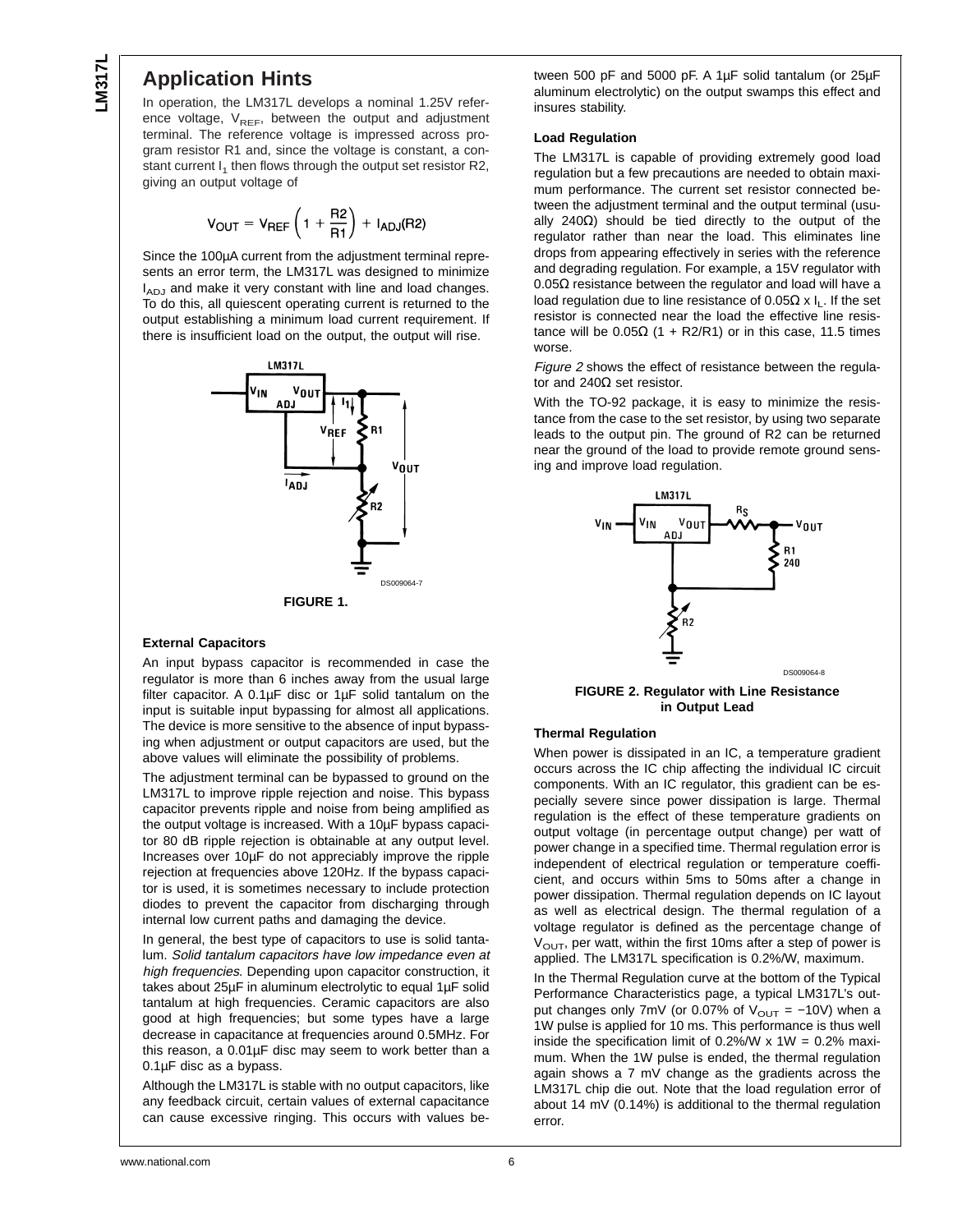## **Application Hints (Continued)**

### **Protection Diodes**

When external capacitors are used with any IC regulator it is sometimes necessary to add protection diodes to prevent the capacitors from discharging through low current points into the regulator. Most 10µF capacitors have low enough internal series resistance to deliver 20A spikes when shorted. Although the surge is short, there is enough energy to damage parts of the IC.

When an output capacitor is connected to a regulator and the input is shorted, the output capacitor will discharge into the output of the regulator. The discharge current depends on the value of the capacitor, the output voltage of the regulator, and the rate of decrease of  $V_{IN}$ . In the LM317L, this discharge path is through a large junction that is able to sustain a 2A surge with no problem. This is not true of other types of positive regulators. For output capacitors of 25 µF or less, the LM317L's ballast resistors and output structure limit the peak current to a low enough level so that there is no need to use a protection diode.

The bypass capacitor on the adjustment terminal can discharge through a low current junction. Discharge occurs when either the input or output is shorted. Internal to the LM317L is a 50 $\Omega$  resistor which limits the peak discharge current. No protection is needed for output voltages of 25V or less and 10µF capacitance. Figure 3 shows an LM317L with protection diodes included for use with outputs greater than 25V and high values of output capacitance.



 $V_{OUT} = 1.25V \left( 1 + \frac{R2}{R1} \right) I_{ADJ} R2$ 

D1 protects against C1 D2 protects against C2

#### **FIGURE 3. Regulator with Protection Diodes**

## **LM317L micro SMD Light Sensitivity**

Exposing the LM317L micro SMD package to bright sunlight may cause the  $V_{REF}$  to drop. In a normal office environment of fluorescent lighting the output is not affected. The LM317 micro SMD does not sustain permanent damage from light exposure. Removing the light source will cause LM317L's  $V_{REF}$  to recover to the proper value.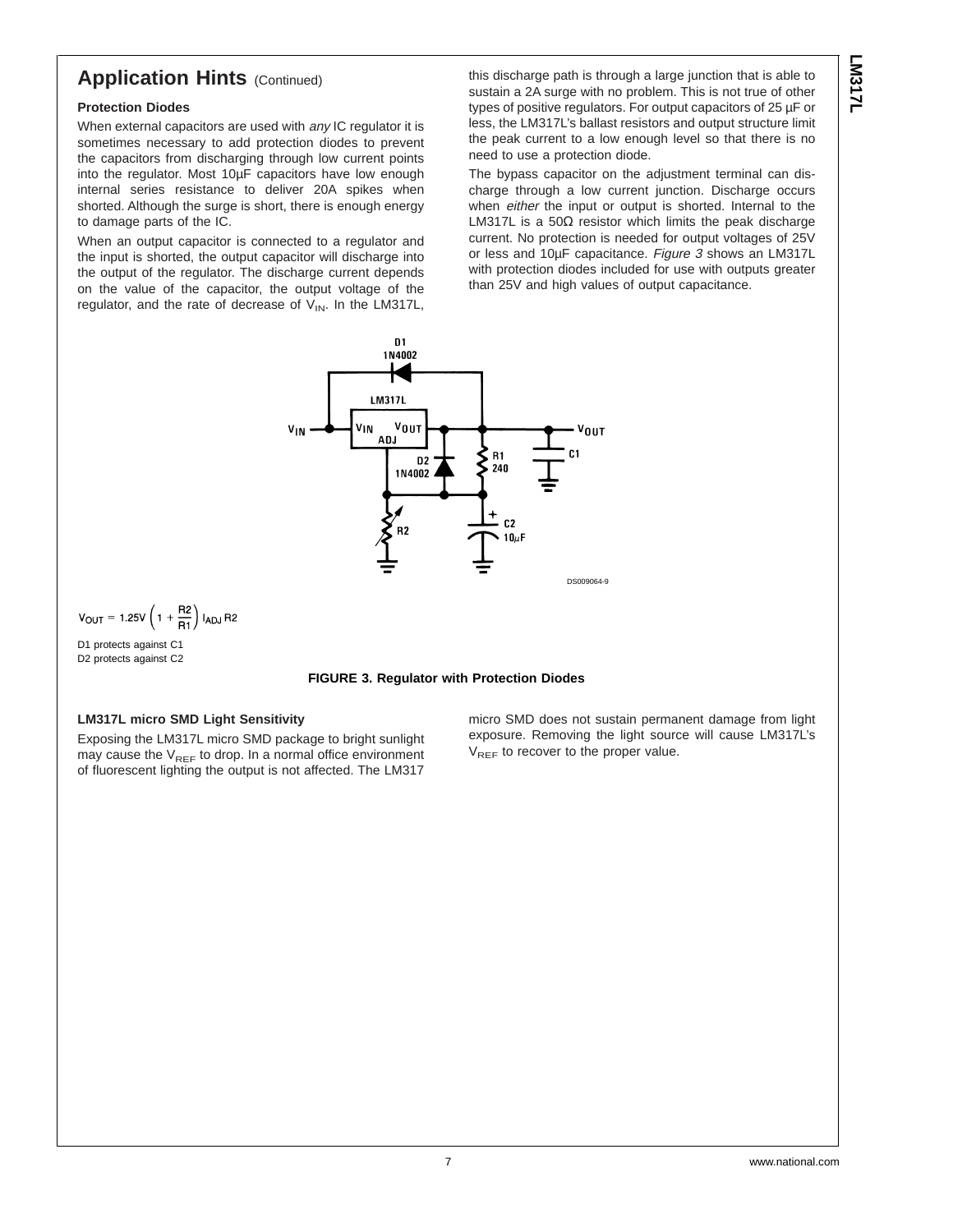**LM317L**

# **Schematic Diagram**



www.national.com 8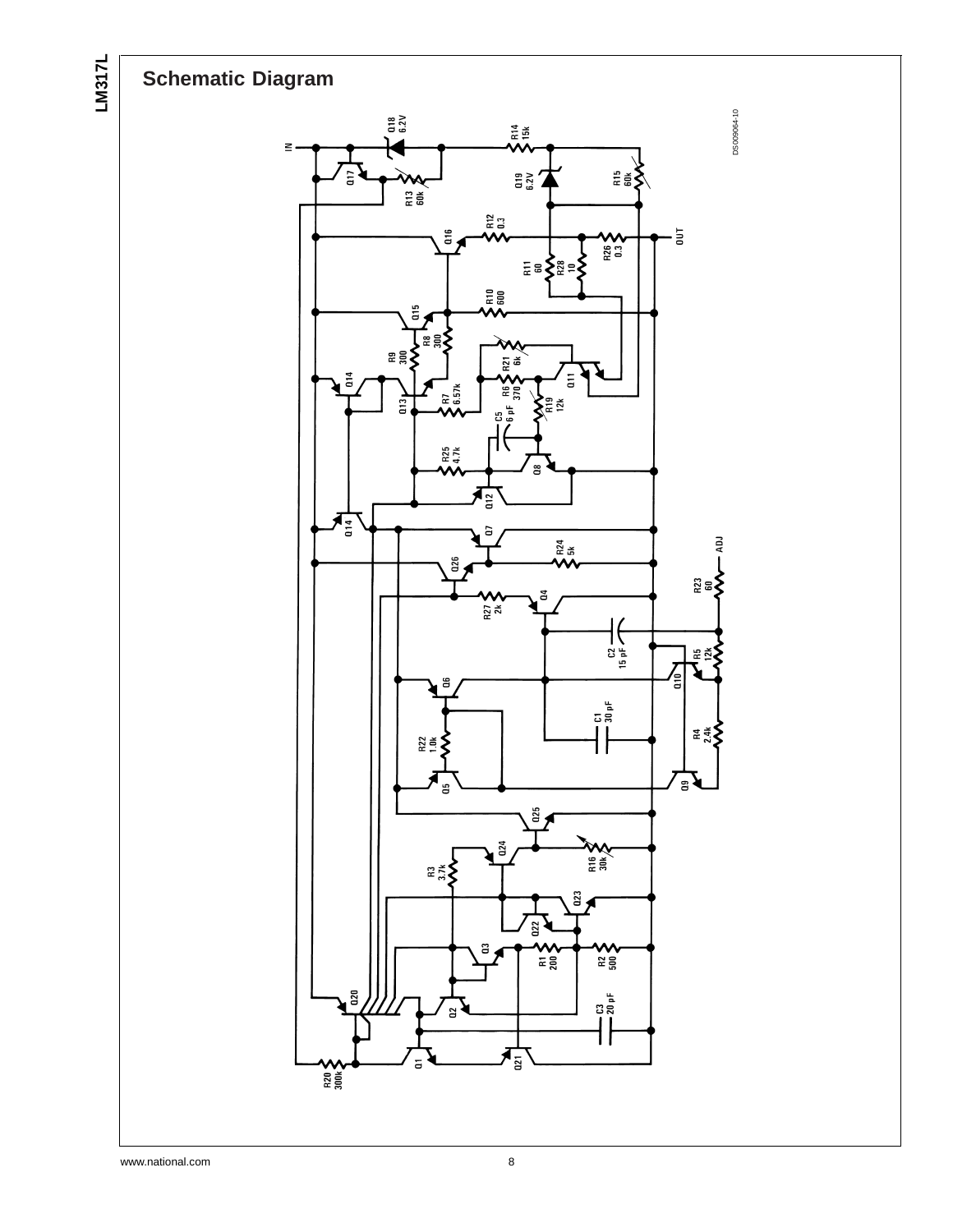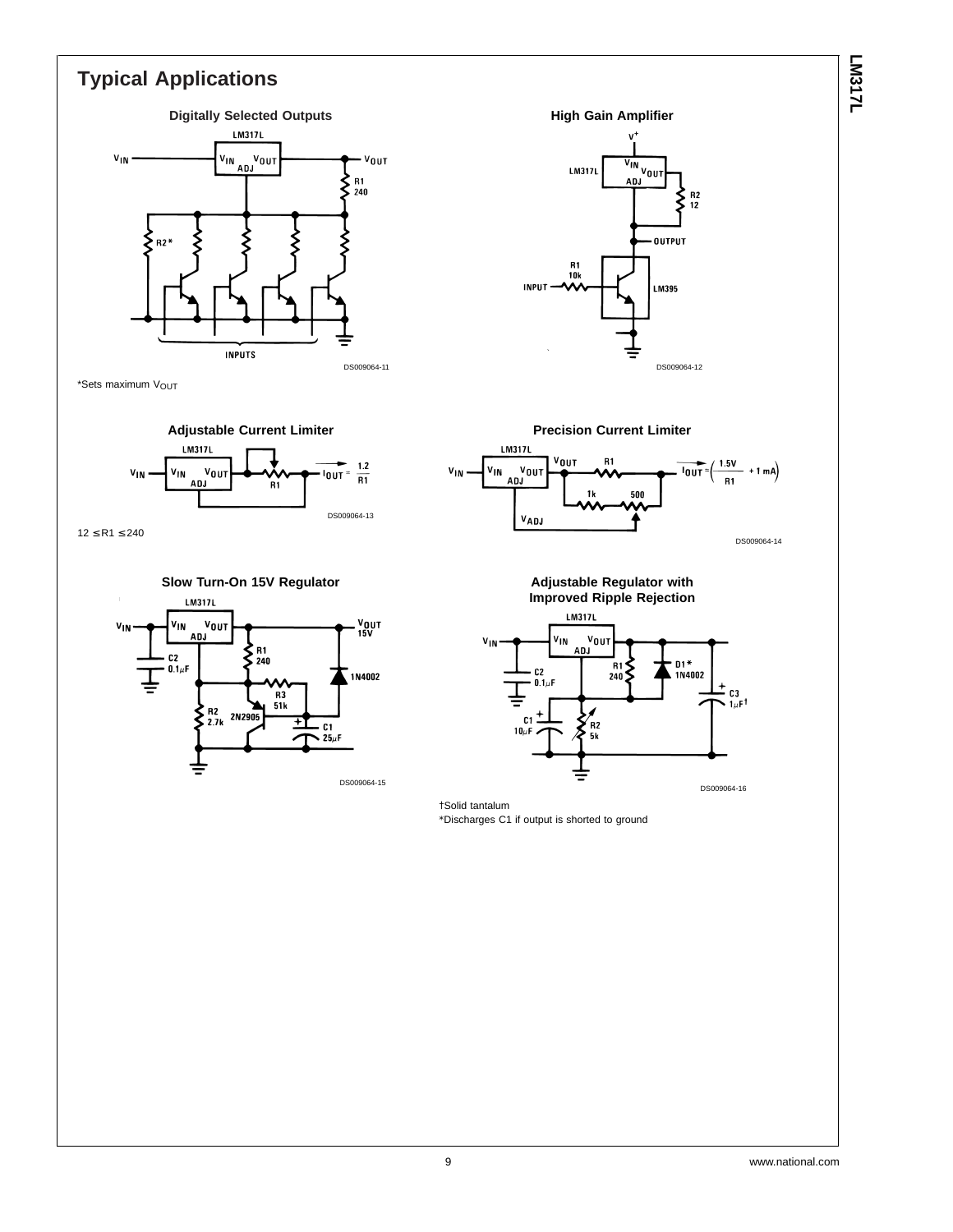

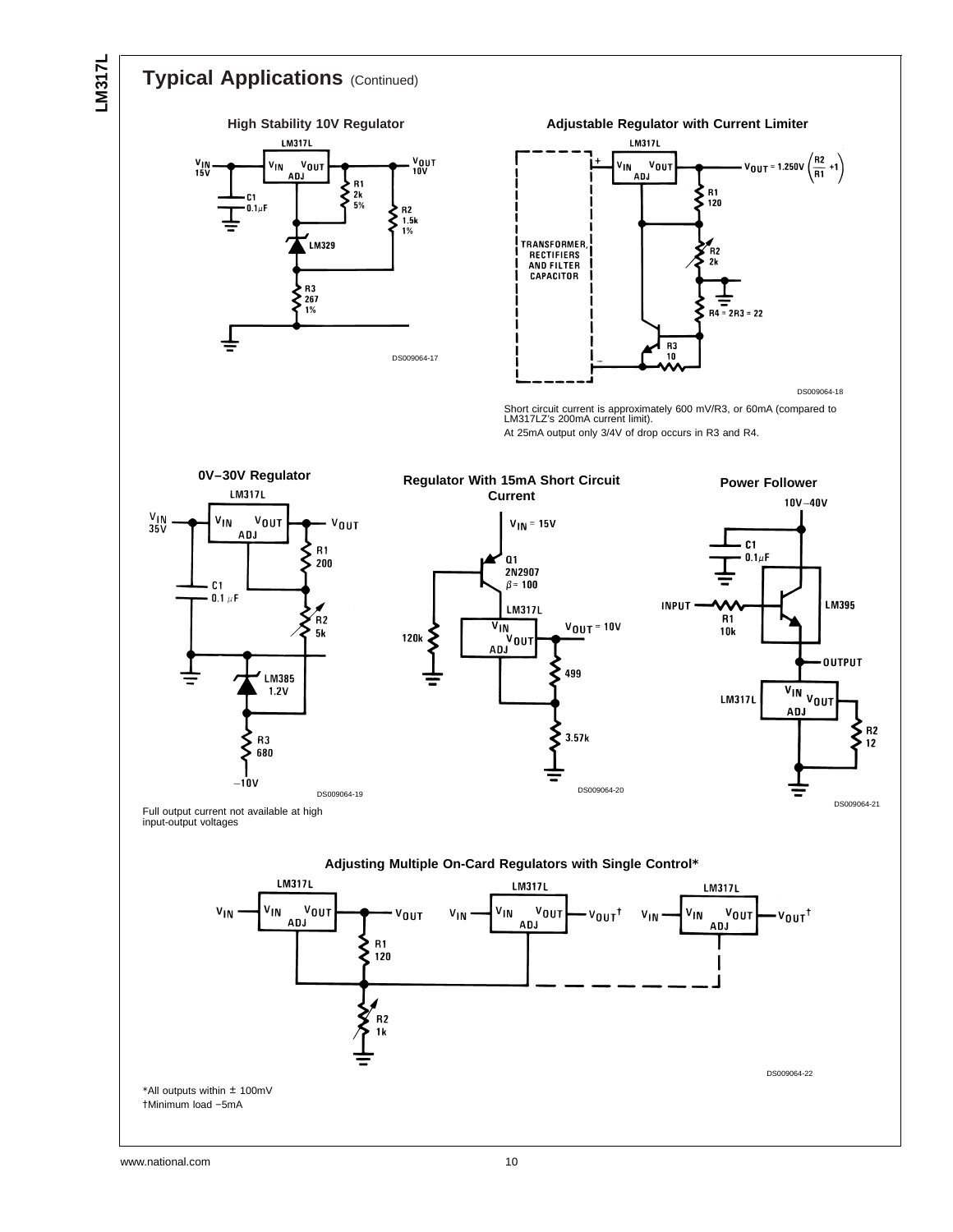#### **LM317L Typical Applications** (Continued) **100mA Current Regulator 1.2V–12V Regulator with Minimum 50mA Constant Current Battery Program Current Charger for Nickel-Cadmium LM317L Batteries LM317L**  $\frac{v_{\text{OUT}}}{\sqrt{v_{\text{OUT}}}}$  $V_{1N}$ **V<sub>IN</sub> LM317L** ADJ **V<sub>IN</sub>**  $v_{0U}$  $15V$  $v_{\text{OUT}}$  $24$  $V_{1N}$  $V_{IN}$  $v_{0U}$ ADJ  $C<sub>1</sub>$  $R<sub>1</sub>$ ξ **ADJ**  $0.1 \ \mu F$  $12$ R1<br>1.2k ξ DS009064-25 **LOAD**  $R<sub>2</sub>$  $20k$ Ξ DS009064-23 DS009064-24 \*Minimum load current ≈ 2 mA **5V Logic Regulator with Electronic Shutdown\* Current Limited 6V Charger LM317L LM317L**  $V_{IN}$  7V $-35V$  $\frac{V_{IN}}{9V}$  TO 30V  $\frac{V_{\text{OUI}}}{V}$ VOUT VIN  $v_{0U}$ V<sub>IN</sub> ADJ ADJ ξ  $^{\circ}$  R1. >շ40 240  $\mathbf{C}$  $c<sub>2</sub>$  $0.1\mu F$  $0.1\mu F$  $R^2$ <br> $R^2$ <br> $R^2$ <br> $R^2$ <br> $R^2$ ξ 1000  $\mu$ F\*\*  $1.1k$ **TTL** 100  $1k$ 2N2222

DS009064-26

\*Minimum output ≈ 1.2V

DS009064-27

 $\sum_{10^*}$  $10*$ 

\*Sets peak current,  $I_{PEAK} = 0.6V/R1$ \*\*1000µF is recommended to filter out any input transients.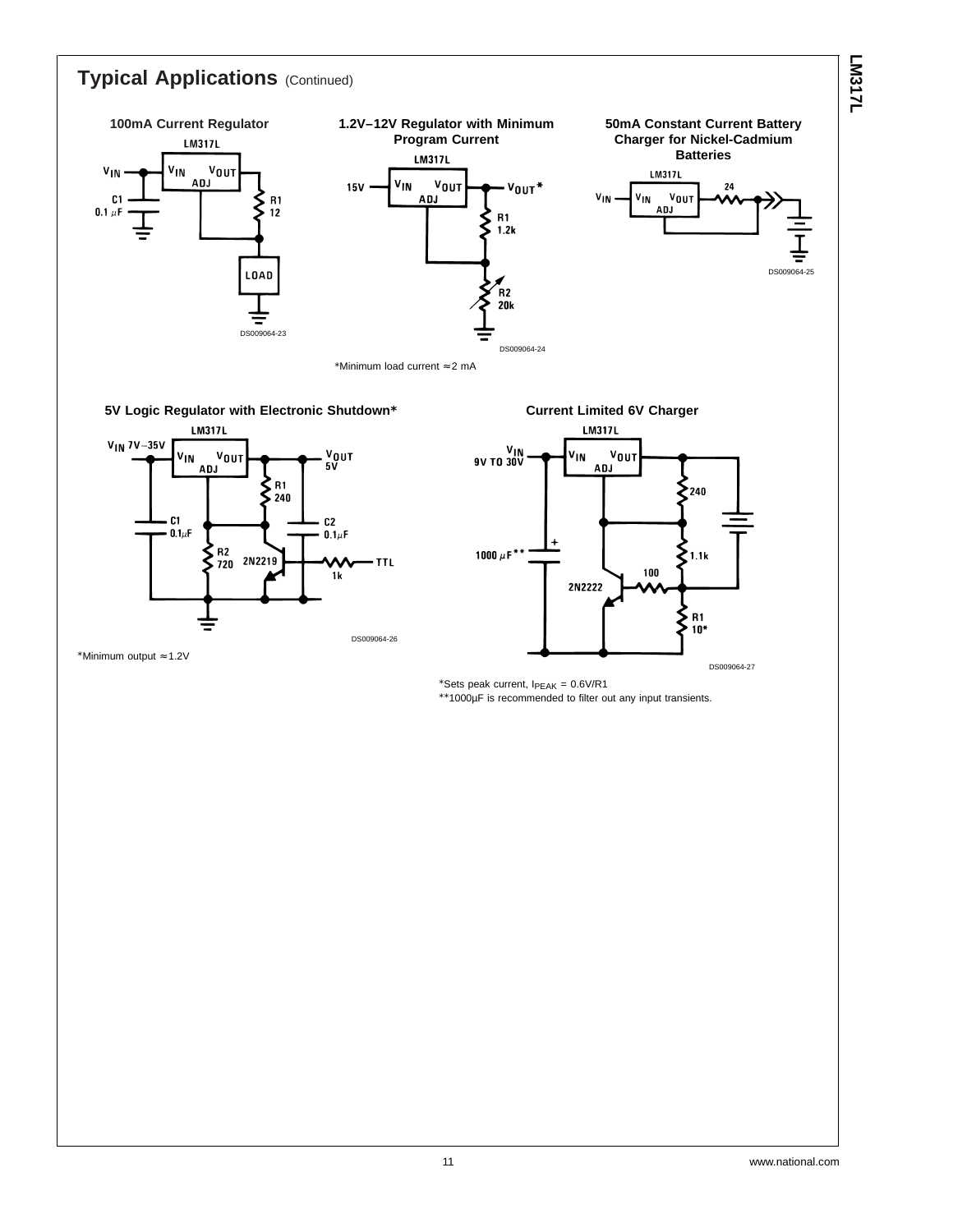

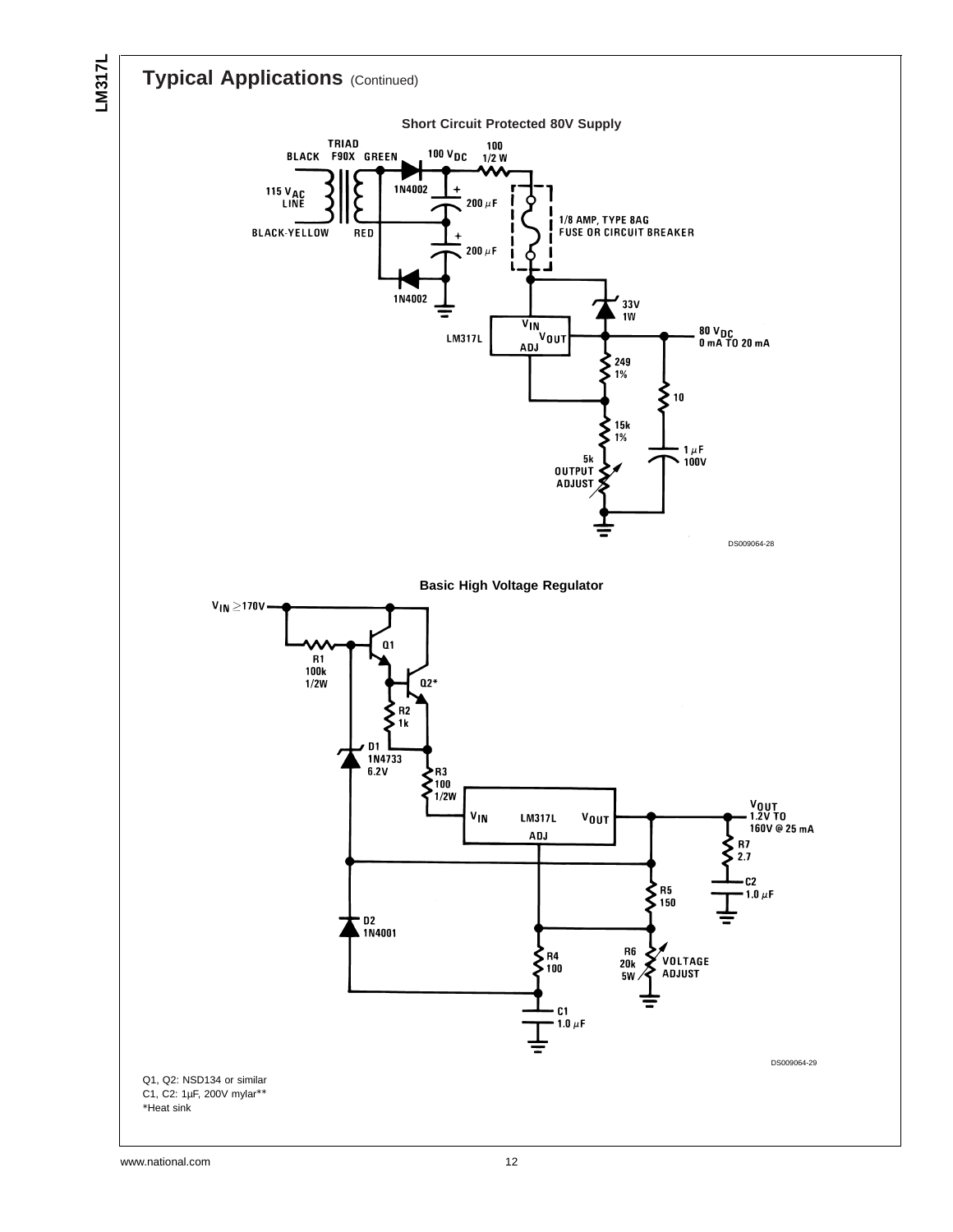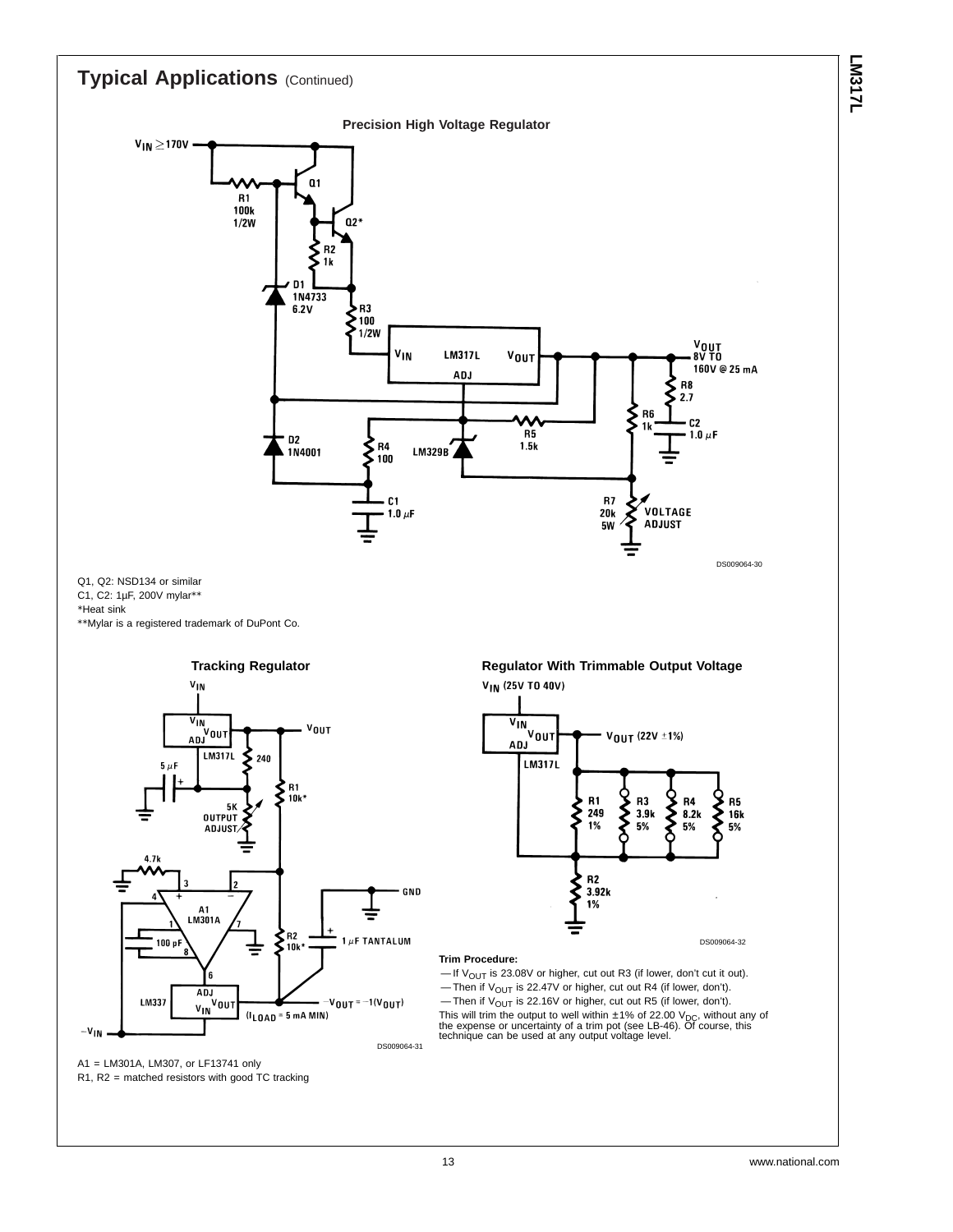## **Typical Applications** (Continued)

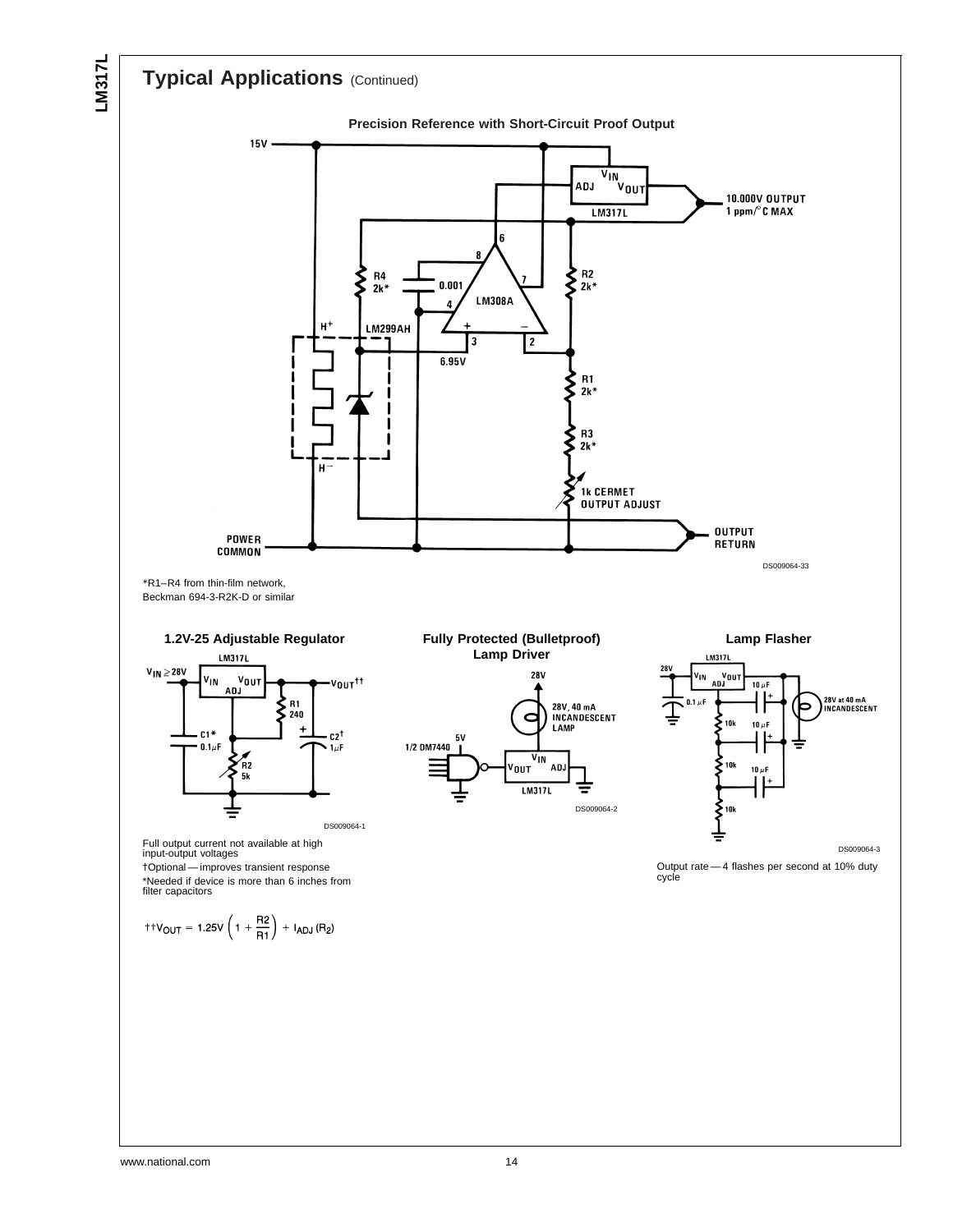